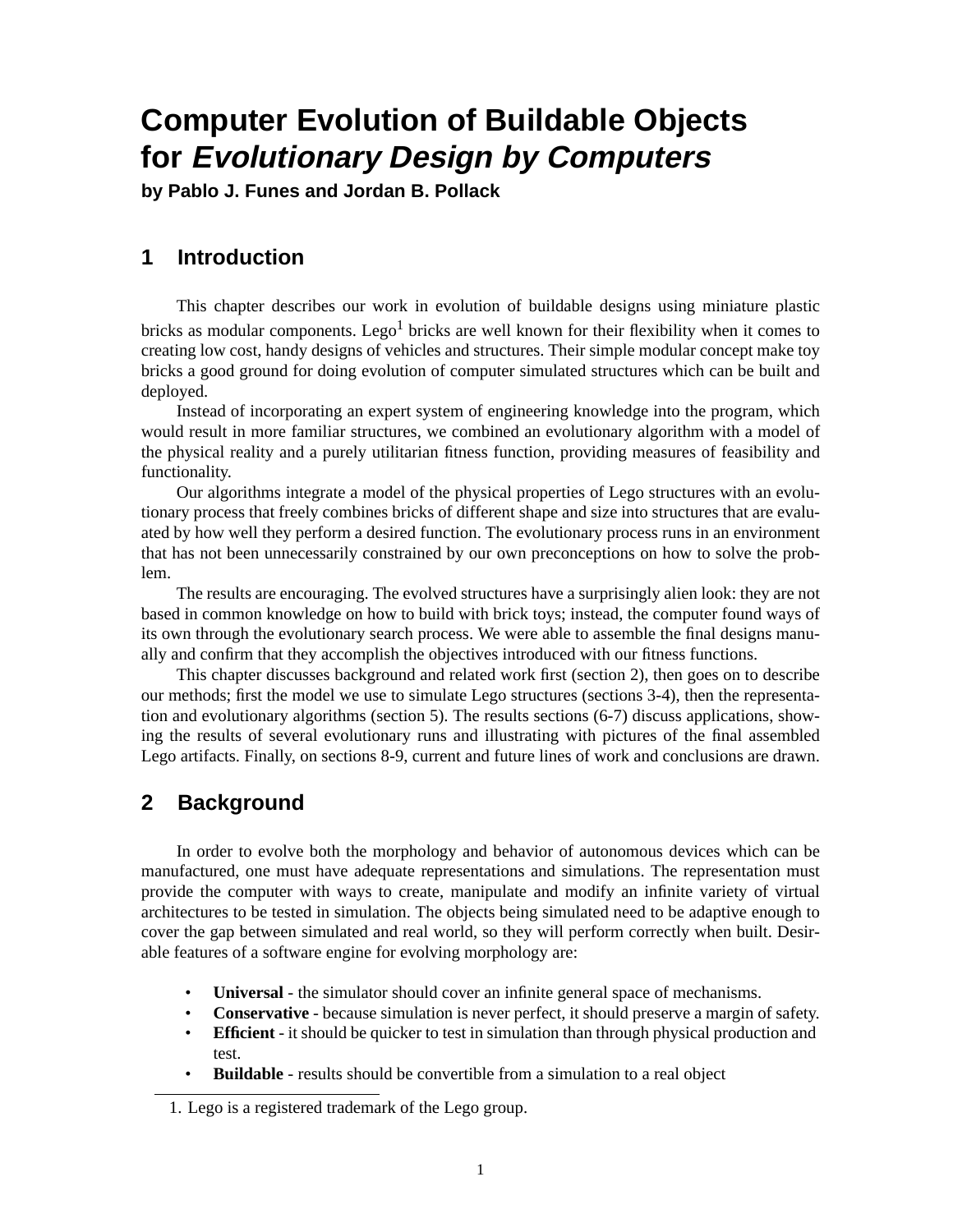With a representation and a physical simulation that follow these ideas, we have obtained some promising results. In a first stage we worked with two-dimensional structures only (Funes and Pollack 1997). We have recently extended our framework to three dimensions; one 3D application is described here as well.

There are several fields which bear on this questions of representation and physical simulation, including qualitative physics and structural mechanics, computer graphics, evolutionary design and robotics.

#### **2.1 Qualitative Physics**

Qualitative Physics is the subfield of artificial intelligence (AI) which deals with mechanical and physical knowledge representation. It starts with a logical representation of a mechanism, such as a heat pump (Forbus, 1984) or a string (Gardin and Meltzer, 1989), and produces simulations, or envisionments, of the future behavior of the mechanism. QP has not to our knowledge been used as the simulator in an evolutionary design system.

#### **2.2 Computer Graphics.**

The work of Karl Sims (Sims, 1994 and 1994b) was seminal in the fields of evolutionary computation and artificial life. Following Ngo and Marks (Ngo and Marks, 1993), Sims evolved virtual creatures that have both physical architecture and control programs created by an evolutionary computation process.

Despite their beautiful realism, Sims' organisms are far from real. His simulations do not consider the mechanical feasibility of the articulations between different parts, which in fact overlap each other at the joints, nor the existence of real world mechanisms that could produce the forces responsible for their movements. There was no attempt to emulate a real environment that could house mechanical counterparts of those virtual creatures.

#### **2.3 Structural Mechanics/Structural Topology**

The engineering field of structural mechanics is based on methods, such as finite element modelling (Zienkiewicz, 1977) to construct computable models of continuous materials by approximating them with discrete networks. These tools are in broad use in the engineering community, carefully supervised and oriented towards particular product designs, and are often quite computationally intensive. Applications of genetic algorithms to structural topology optimization (Chapman *et al.*, 1993; Shoenauer, 1996) are related to our work. This type of application uses genetic algorithms as a search tool to optimize a shape under clearly defined preconditions. The GA is required, for example, to simultaneously maximize the stiffness and minimize the weight of a piece subject to external loads (Chapman *et al.,* 1993).

#### **2.4 Evolutionary Design**

Evolutionary Design, the creation of new designs by computers, using evolutionary computation methods (Bentley, 1996), is a new research area with an enormous potential. Among the different approaches and techniques represented in the present volume, our direction is to exploit modular components to create complete functional structures.

While other research focuses in evolution of abstract shapes or optimization of one part or component, the line we are proposing is to let the evolutionary process take care of the entire design process by means of recombination of available components and evaluation of functionality through physics simulation.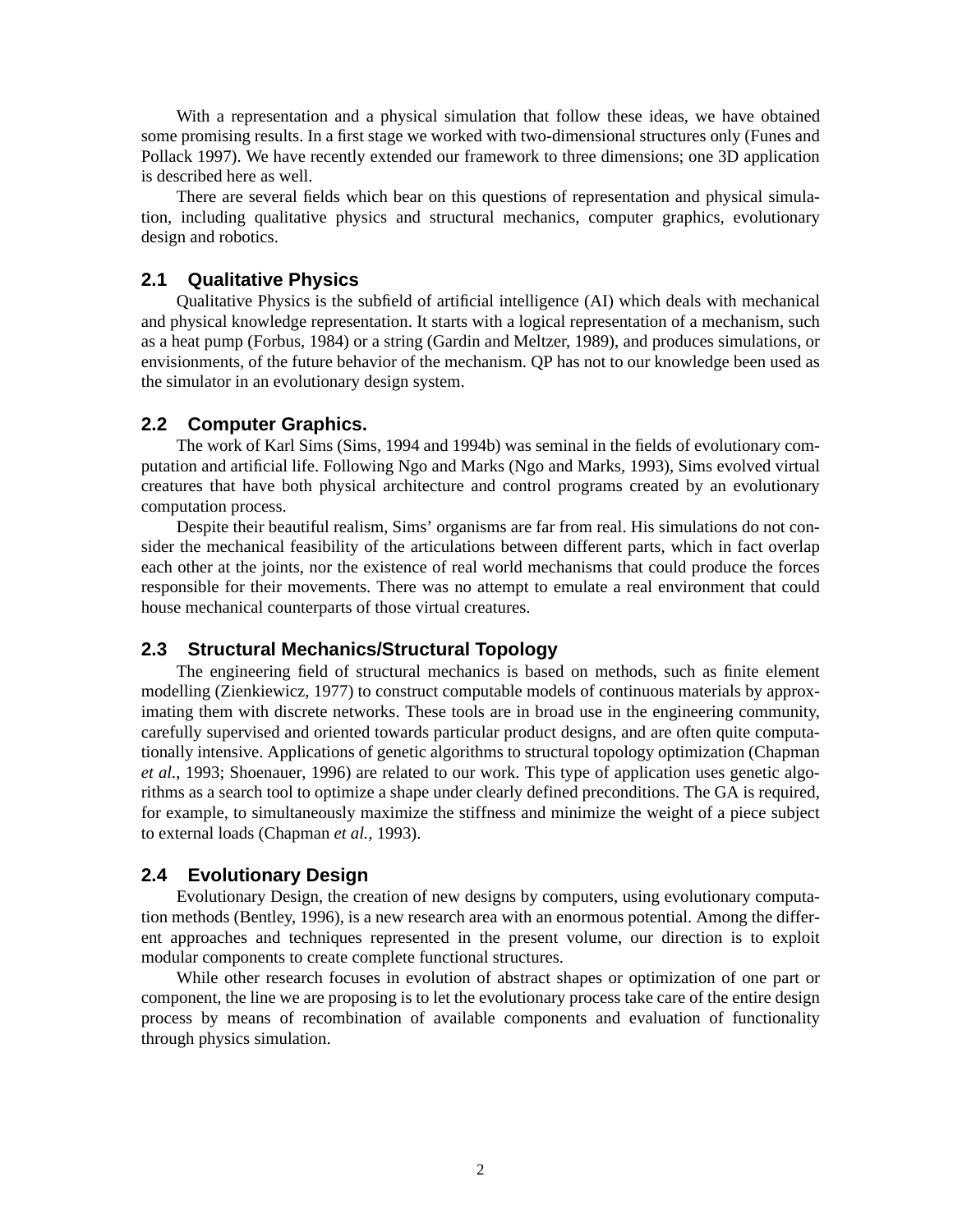#### **2.5 Evolutionary Robotics**

Work in evolutionary robotics has traditionally focused in the evolution of robot controllers to provide a given robot platform — either real or simulated — with a custom brain that, once downloaded, will produce an adequate behavior (Mataric and Cliff, 1996). The process of adaptation through evolutionary search allows these artificial life forms with evolved brains to perform in the environments they inhabit. Some experiments rely on carefully designed simulations (Cliff *et al.*, 1996), while others apply evolution directly in the real robot (Floreano and Mondada, 1994). Hybrid techniques (Lund, 1995) are a mixture of the two.

Whereas some of the most interesting work in artificial life — Karl Sims' for example involves evolution of morphology and control together, researchers in evolutionary robotics use human designed robot machines and try to evolve control programs for them. The observation can be made, however, that evolution of a creature's controlling brain addresses just one part of the problem of artificially evolving life forms: a creature that adapts to an environment needs an adequate body to inhabit. In nature, the brain for a body, and the body for a brain are exquisitely intertwined and co-adapted after millions of years of coevolution.

The idea of co-evolving bodies and brains is becoming popular. Recent work by Lund, Hallam and Lee (Lund *et al.*, 1997; Lee *et al.* 1996), for example, evolves in simulation a robot control program simultaneously with some parameters of its morphology such as sensor number and positioning and body size. Our work attempts to build from the opposite shore: we are using evolutionary techniques to create structures, physical forms, adapted to perform correctly in the physical world. This is a step on the way to the full co-evolution of morphology and behavior we believe is necessary for the development of robots and brains with higher complexity than humans can engineer.

### **3 Modelling Lego structures under stress**

We begin the description of our methods with the modelling procedure used to test in simulation the behavior of virtual structures produced by an evolutionary process of genetic crossover and mutation.

The resistance of the plastic material (ABS-acrylonitrile butadiene styrene) of Lego bricks far surpasses the force necessary to either join two of them together or break their unions. This makes it possible to design a model that ignores the resistance of the material and evaluates the strain forces over a group of bricks only at their union areas. If a Lego structure fails, it will generally do so at the joints, but the actual bricks will not be damaged.

This characteristic of Lego structures makes their discretization for modelling an obvious step. Instead of imposing an artificial mesh for simulation purposes only —as in finite elements methods, for example— these structures are already made of relatively large discrete units.

#### **3.1 Networks of Torque Propagation**

We begin considering two-dimensional systems of forces. We measured the amount of stress that different linear  $(1\times1, 2\times1, 3\times1,$  etc., as in fig. 2) unions of brick pairs can support (table 1). The main simplification comes from the observation that a "fulcrum" effect, the angular torque exerted over such a joint, constitutes the principal cause for the breakage of a stressed pair of Lego bricks. Thus a critical abstraction for the purpose of modelling has come from disregarding radial forces such as vertical pulls, and describing the system of static forces inside a complex structure of Lego bricks as a network of "rotational" joints located at each union between brick pairs and subject to loads coming from the weight of each brick (fig. 1).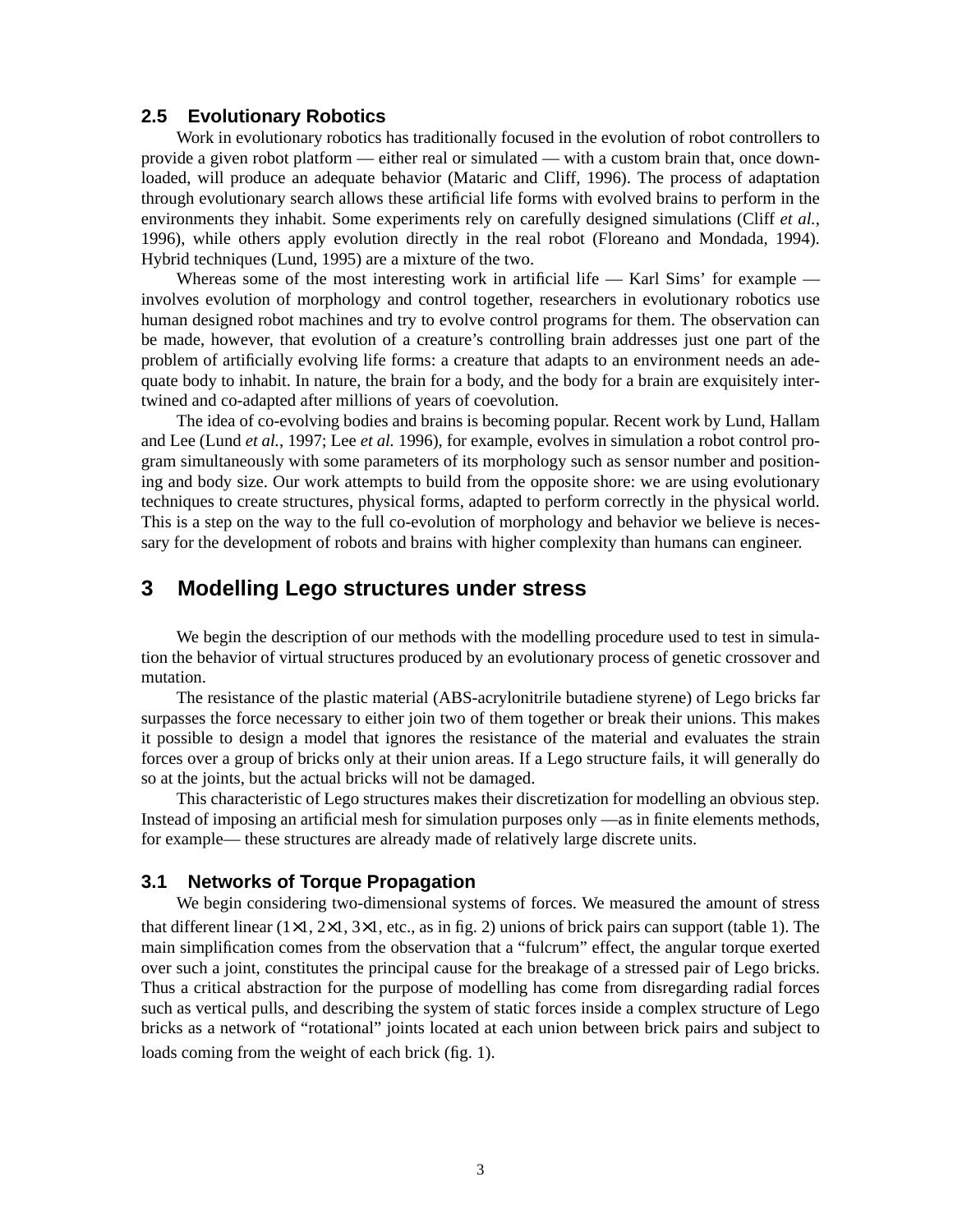

**fig. 1.** Model of a 2D lego structure showing the brick outlines (rectangles), centers of mass (circles), joints (diagonal lines, with axis located at the star), and "ground" where the structure is attached (shaded area). The thickness of the joint's lines is proportional to the strength of the joint. A distribution of forces was calculated: highly stressed joints are shown in **yellow/light** color, whereas those more relaxed are **red/darker**. Note that the *x* and *y* axis are in different scales.

| Joint<br>size(knobs) | Approximate torque<br>capacity<br>$(N-m \times 10^{-6})$ |
|----------------------|----------------------------------------------------------|
| 1                    | 10.4                                                     |
| $\mathfrak{D}$       | 50.2                                                     |
| 3                    | 89.6                                                     |
| 4                    | 157.3                                                    |
| 5                    | 281.6                                                    |
| 6                    | 339.2                                                    |
|                      | 364.5                                                    |

Table 1. Estimated minimal torque capacities of the basic types of joints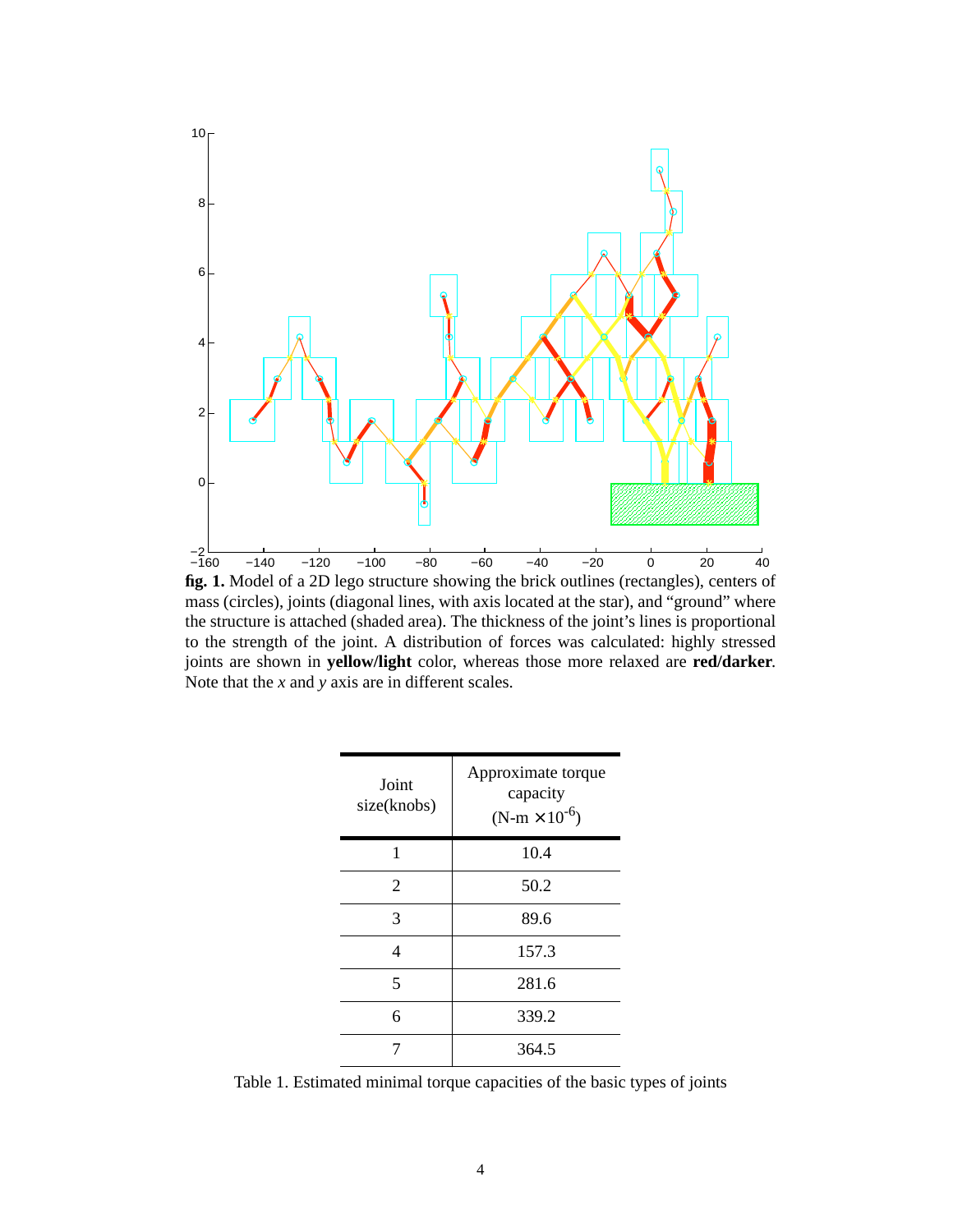Given a structure formed by a combination of bricks, our model builds a network with joints of different capacities and external forces that must be in static equilibrium if the structure is not going to collapse. Each idealized joint is located at the center of the area of contact between a pair of bricks.

Each force applied to a brick, either its own weight or an external load, has to be cancelled by one or more reaction forces if the brick is stable — otherwise it would be falling. Such reaction forces can originate in any of the joints that connect it to neighbor bricks. In that case the force is transmitted through the joint to a connected brick. Thus a load is propagated through the network until finally absorbed by a fixed body — the "ground".

If a solution to this network exists, it means that there is a way to distribute all the forces along the structure. Our operating heuristic is this: As long as there is a way to distribute the weights among the network of bricks such that no joint is stressed beyond its maximum capacity, the structure will not break.

From this strategy of modelling an algorithmic problem arises. Where nature simply distributes work dynamically through small deformations along the structure, our model needs an algorithm to determine the existence of solutions. We have not found a complete algorithm for this problem, but a greedy (Cormen, *et al.*, 1989, p. 239) technique, not always capable of finding the solution when there is one, guarantees the stability of the structure in the numerous cases when a solution is actually found. Our model is thus conservative. It might be wrong in predicting the breakage of a structure, but any shape approved by it is guaranteed to resist the required loads.

#### **3.2 From 2- to 3-dimensional networks**

To extend our model of networks of torque propagation to cover three-dimensional brick structures, our definition of joint needs to be extended. Where before all brick unions could be described with one integer quantity, the number of knobs that join two bricks, in the three dimensional case these unions will be *n*-by-*m* rectangles. Two 2×4 bricks for example can be stuck together in 8 different types of joints:  $1\times1$ ,  $1\times2$ ,  $1\times3$ ,  $1\times4$ ,  $2\times1$ ,  $2\times2$ ,  $2\times3$ ,  $2\times4$ . We know already, from the one dimensional case, how *n*×1 unions respond to forces acting along the *x* axis alone. A  $2\times1$  union supports more than double the torque admitted by a  $1\times1$ , the reason being that the brick itself acts as a fulcrum (fig. 2). The distance from the border to the first knob is shorter than the distance to the second knob, resulting in a lower multiplication of the force for the second knob. This fulcrum effect does not happen when the force is orthogonal to the line of knobs. A  $2\times1$  union can be considered as two  $1\times1$  unions, or as one joint with double the strength of a  $1\times1$  (fig. 3).



**fig. 2.** Fulcrum effect: a  $1\times2$  union resists more than twice the load of a  $1\times1$  because the second knob is farther away from the axis of rotation.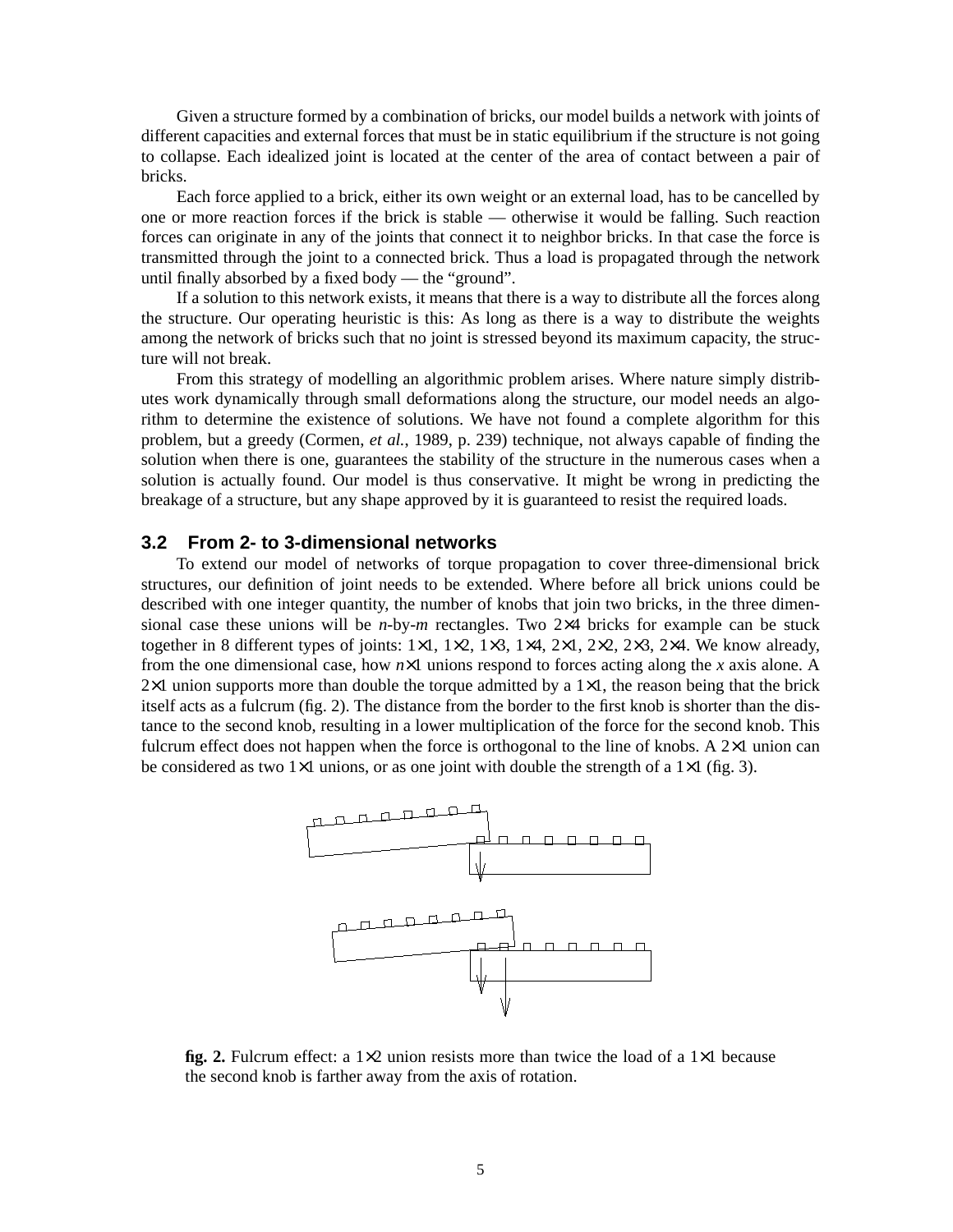

**fig. 3.** Two-dimensional brick joint: bricks A and B overlap in a 4×2 joint J. Along *x* the joint is a double  $4\times1$  joint. Along the *y* axis it is a quadruple  $2\times1$ -joint.

Following these ideas we enunciate the following rule: Two bricks united by  $n \times m$  overlapping knobs will form a joint with a capacity *Kx* along the *x* axis equal to *m* times the capacity of one *n*-joint and *Ky* along the *y* axis equal to *n* times the capacity of an *m*-joint.

To test the resistance of this composite joint to any spatial force *f* we have to separate it into its two components, *fx* on the *xz* plane and *fy* on the *yz* plane. These components induce two torques τ*x,* τ*y*. To break the union either τ*x* must be larger than *Kx* or τ*y* larger than *Ky.* With this procedure we induce, from a 3-dimensional brick structure, two separate 2-dimensional systems of joints, one for the *x* components of torques and joints and the other for the *y* components. The structure is stable if and only if both 2-dimensional projections are stable networks (figs. 5 and 6).

We are assuming that a dimensional independence hypothesis is true; it could be the case, however, that a force exerted along one axis will either weaken or strengthen the resistance in the orthogonal dimension. We made some exploratory experiments that suggested that the presence of stress along one axis does not modify the resistance along the other. It is probably the case that the rectangular shape of the joint makes it stronger for diagonal forces, justifying this simplification.

#### **3.3 Limitations of modelling**

We know that this kind of naive modelling is not a complete description of the highly complex physical interactions that are taking place. However, we expect that considering an adequate margin of error we will be able to produce useful approximations to the true behavior of actual Lego bricks.

The properties of Lego bricks are variable. Differences in construction, age, dirt, temperature, humidity and other unpredictable factors produce seemingly random variations on the measurements of their behavior. These factors have to be taken into account in order to have buildable results.

So far we have accounted for this problem using a "safety margin" of 20%. This means that our model actually assigns 20% less resistance to all the joints involved. Any model for modular structures will have to contemplate this kind of safety margins to compensate for the random variability of the generic properties of the average brick, but the value of 20% was set intuitively and may require further study, especially as our structures scale up in size and complexity.

Evolutionary roboticists have found similar unpredictabilities when attempting to simulate the environment for a real robot (Jakobi *et al.*, 1995). This has lead to the incorporation of random noise to the simulators in order to generate robust behaviors suitable to be transferred to the real world.

Our model provides only an approximation to the complex physical properties of Legos. It may be possible to complicate it a great deal to have more accurate physics. But because of the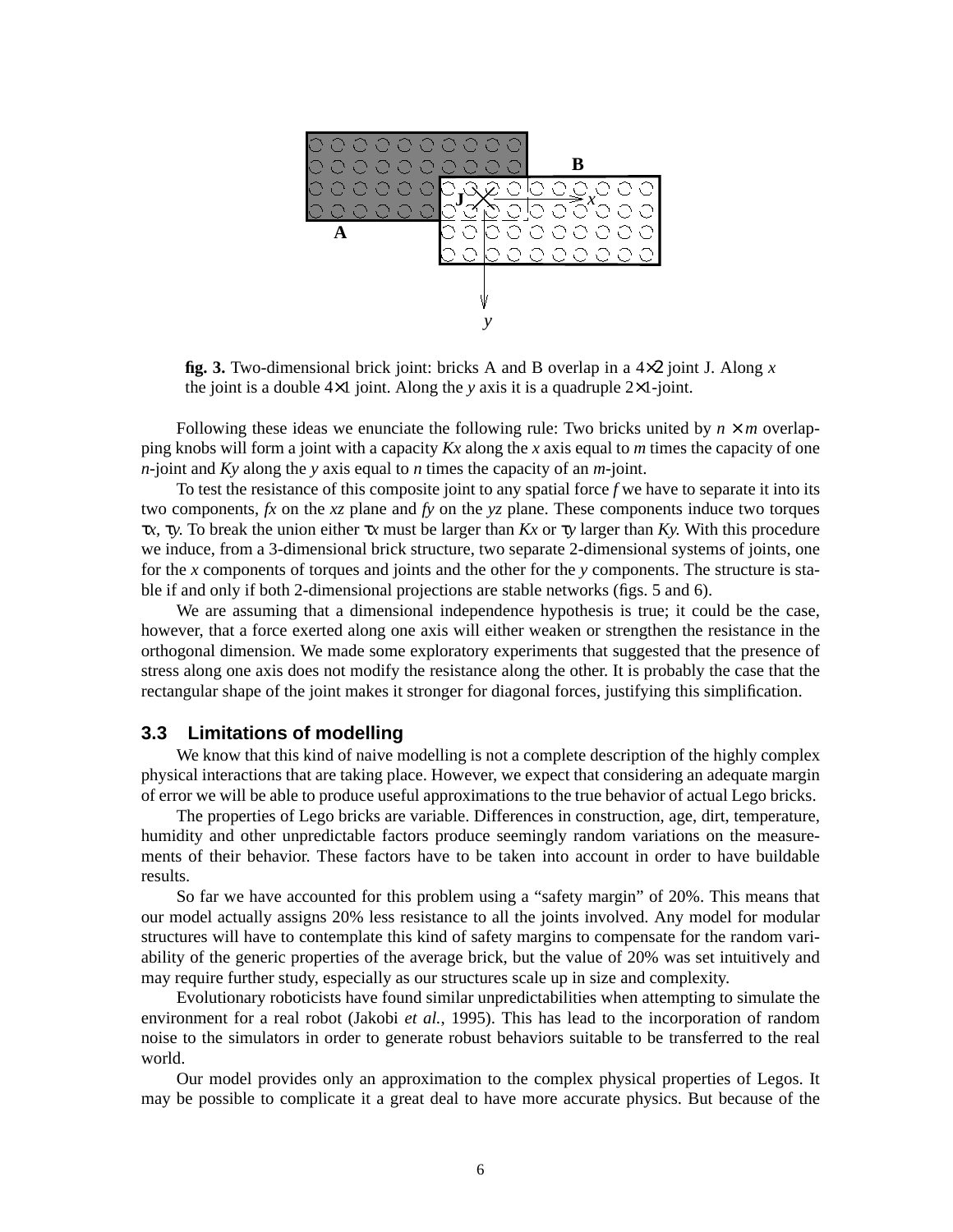variable, noisy properties of Legos, a highly accurate model would not remove the need for a safety margin. Noise means that real entities can not be simulated beyond the limit of variability in the measurements of their physical parameters.



**fig. 4.** 3D model for a few Lego bricks. For every pair of bricks we model a "joint" located at the center of the area of contact, whose resistance depends on its *x* and *y* dimensions (see fig. 3). Each joint is labelled with a star and each center of mass with a circle.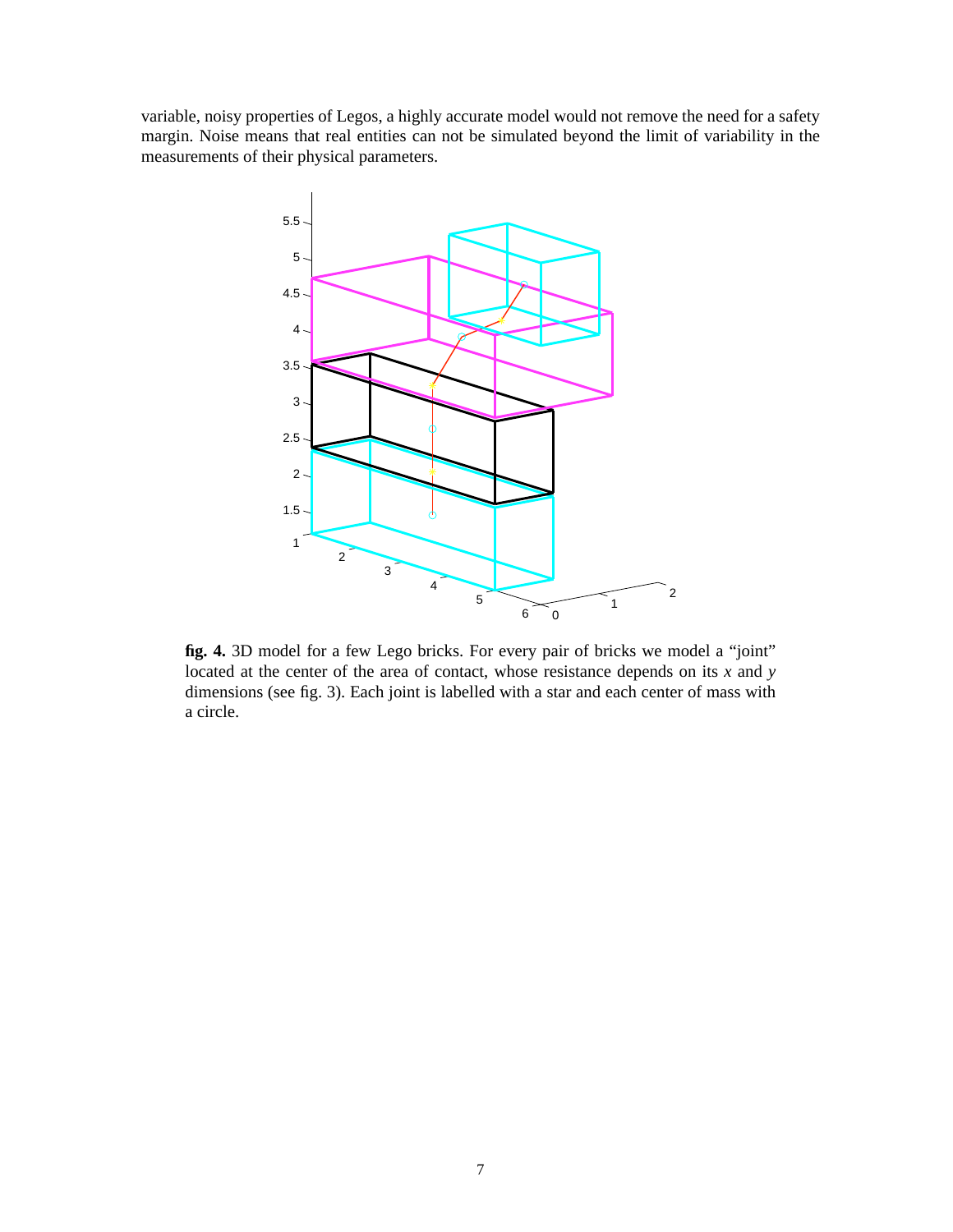# **4 Solving a model**



**fig. 5.** Structure of Lego bricks generated by our evolutionary process. The underlying physical model is shown.

Our model for a 2D structure of bricks generates a set of simultaneous interval equations that can be satisfied if and only if the structure is stable. Each force, either the weight of one of the bricks or an external load, will have to be absorbed by the joints in the structure and transmitted to the ground. The torque exerted by each joint must lie in the interval [-*K, K*], where *K* represents its maximum capacity as deducted from the number and disposition of overlapping knobs between two bricks.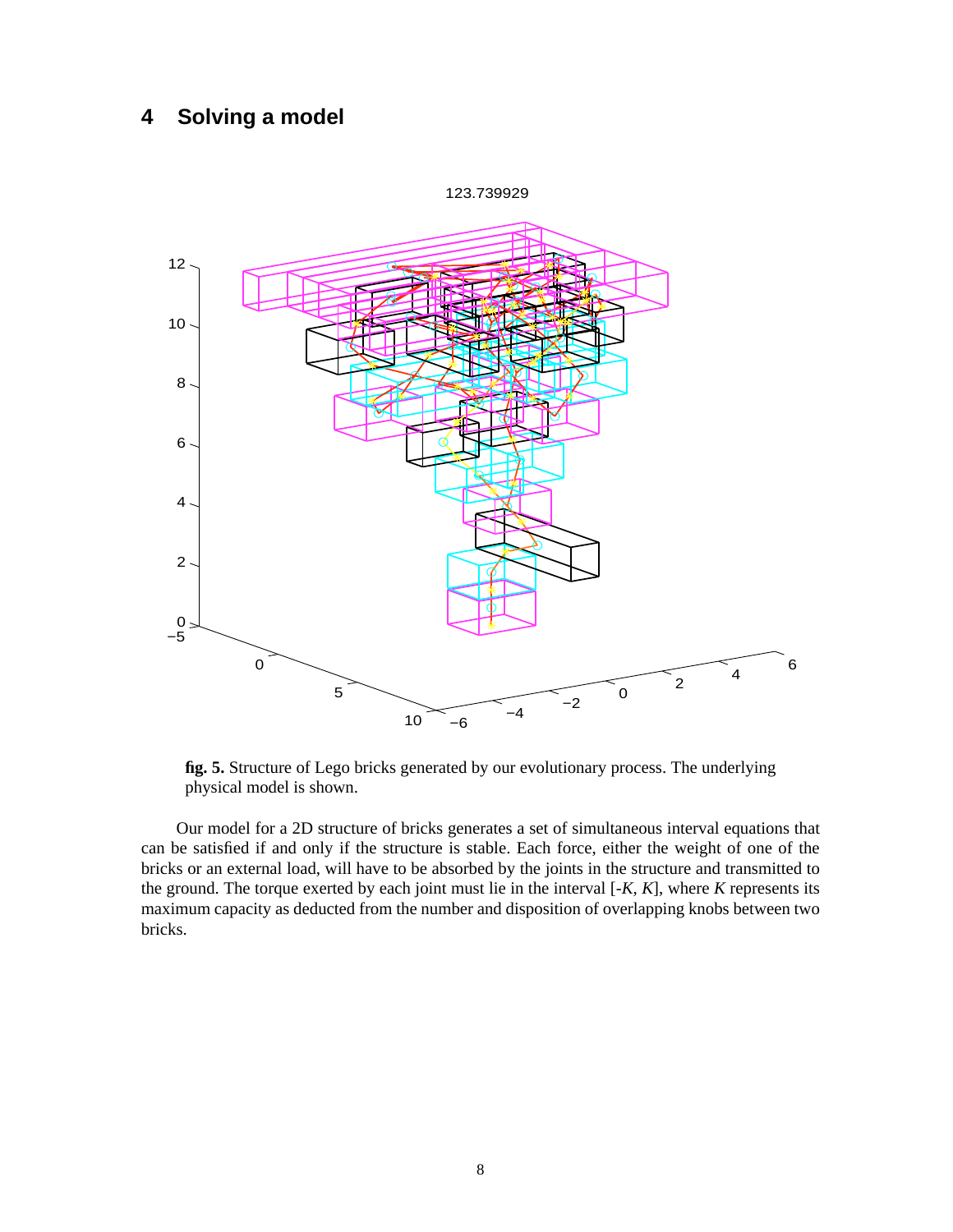

**fig. 6.** Projecting the 3D structure of fig. 5 to the *xz* and *yz* planes two 2D networks are obtained that can be solved independently.

It is not clear to us yet which algorithm can solve the equations and find, for a given structure and set of forces, whether or not there is a valid distribution of loads such that all forces are in equilibrium and at the same time all torques lie inside the valid intervals of the joints. But in the case where only one force is present, the problem is describable as a network flow algorithm (NFA) (Cormen *et al.*, 1989, ch. 12) and can be solved by known methods. The possibility of adapting generalized versions of network flow algorithms (Iusem and Zenios, 1995; Leighton *et al.*, 1995) to our problem remains to be explored.

By separating each 3D joint into two orthogonal and independent 2D joints, which receive the *x* and *y* components of each external force, we can project an entire 3D network model of a bricks and joints structure into two orthogonal planes, *xz* and *yz*, generating two 2D networks that can be solved separately (figs. 5 and 6). Thus the problem of solving a 3D network does not add any more complexity to the existing problem of solving 2D networks of bricks and joints.

#### **4.1 NFA for solving a 2D network with a greedy algorithm**

For each given force we consider the network of all the joints in the structure as a flow network that will absorb it transmit it to the ground. Each joint *j* can support a certain fraction  $\alpha$  of such a force, given by the formula

$$
\alpha_{j, F} = \frac{K_j}{d(j, F)f}
$$
 (1)

where  $K_j$  is the maximum capacity of the joint,  $d(j, F)$  is the distance between the line generated by the force vector and the joint, and *f* the magnitude of the force.

If a given force *F* is fixed and each edge on the graph is labeled with the corresponding  $a_{i,b}$ according to (1), a network flow problem is obtained where the source is the brick to which the force is applied and the sinks are all the connections to the ground. A net flow of 1 represents a valid distribution of the force *F* throughout the structure.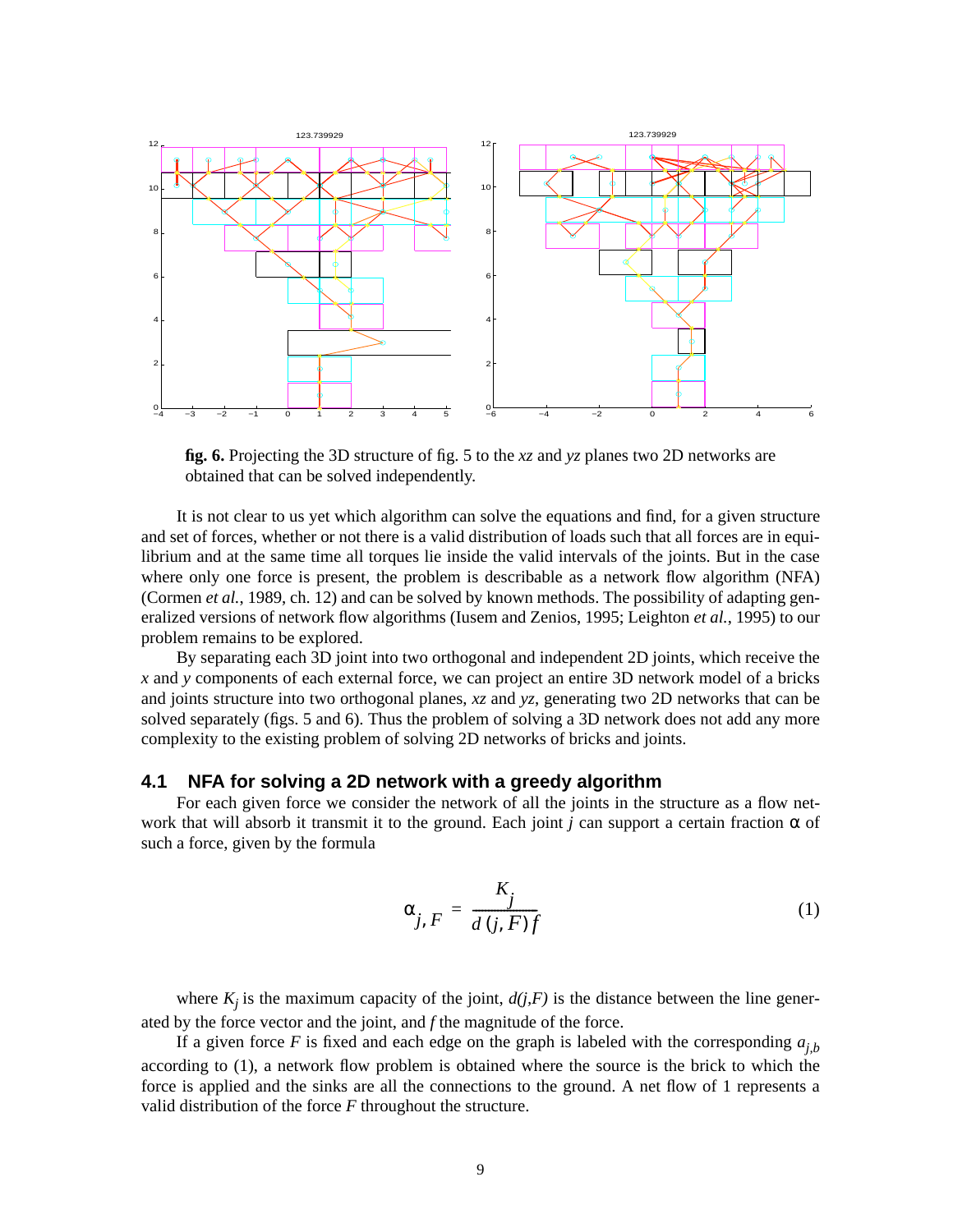The complete problem is not reducible, however, to an NFA, due to the fact that there are multiple forces to be applied at different points, and the capacity of each joint relative to each one varies with the magnitude of the force and the orthogonal distance between force and joint.

Leaving aside the study of better algorithmic implementations, we are using a greedy algorithm: once a solution has been found for the distribution of the first mass, it is fixed, and a remaining capacity for each joint is computed that will conform a reduced network that must support the next force, and so on.

While there may be a better algorithm for solving the weight distribution for a stable Lego structure, an incomplete algorithm could be enough for many applications. Any structure that is approved as "gravitationally correct" by our simulation possesses a load distribution that does not overstress any joint, and thus will not fall under its own weight. Our evolutionary algorithm might be limited by the simulation when it fails to approve a structure that was physically valid, but still may succeed working only in the space of "provable" solutions.

# **5 Genetic coding for Lego structures**

To evolve structures in the computer, a genetic representation is required. The evolutionary algorithm manipulates this genotype to create new alternatives by recombination and mutation of previous ones. The new variations are then tested with the simulation machinery, as described in the previous sections, to evaluate their properties and select or discard them accordingly.

Our representation borrows the standard tree mutation and crossover operators from genetic programming (Koza, 1992). We have implemented tree representations of 2D and 3D Lego structures. Each node on the tree represents a brick and has a size type parameter indicating the size of the brick and a list of descendants, which are new bricks physically attached to the parent. Each descendant node has positional parameters that describe the position of the new brick relative to the parent.

#### **5.1 Coding for 2D and 3D structures**

In the 2D version each brick node has a size type parameter (4, 6, 8, 10, 12 or 16, corresponding to the Lego bricks of size  $1\times4$  through  $1\times16$ ) and four potential sons, each one representing a new brick linked at one of its four corners (lower left, lower right, upper right, upper left). Each non-nil descendant has a "joint size" parameter indicating the number of overlapping knobs in the union.



**fig. 7.** Example of 2D genetic encoding of bricks

The diagram on fig. 7. represents a 10-brick with its 4 joint sites labeled 0, 1, 2, 3, that is linked to a 6-brick by two overlapping knobs. The corresponding tree could be written in pseudo-Lisp notation as

$$
(10 \text{ nil } (2 (6 \text{ nil nil nil})) \text{ nil nil})
$$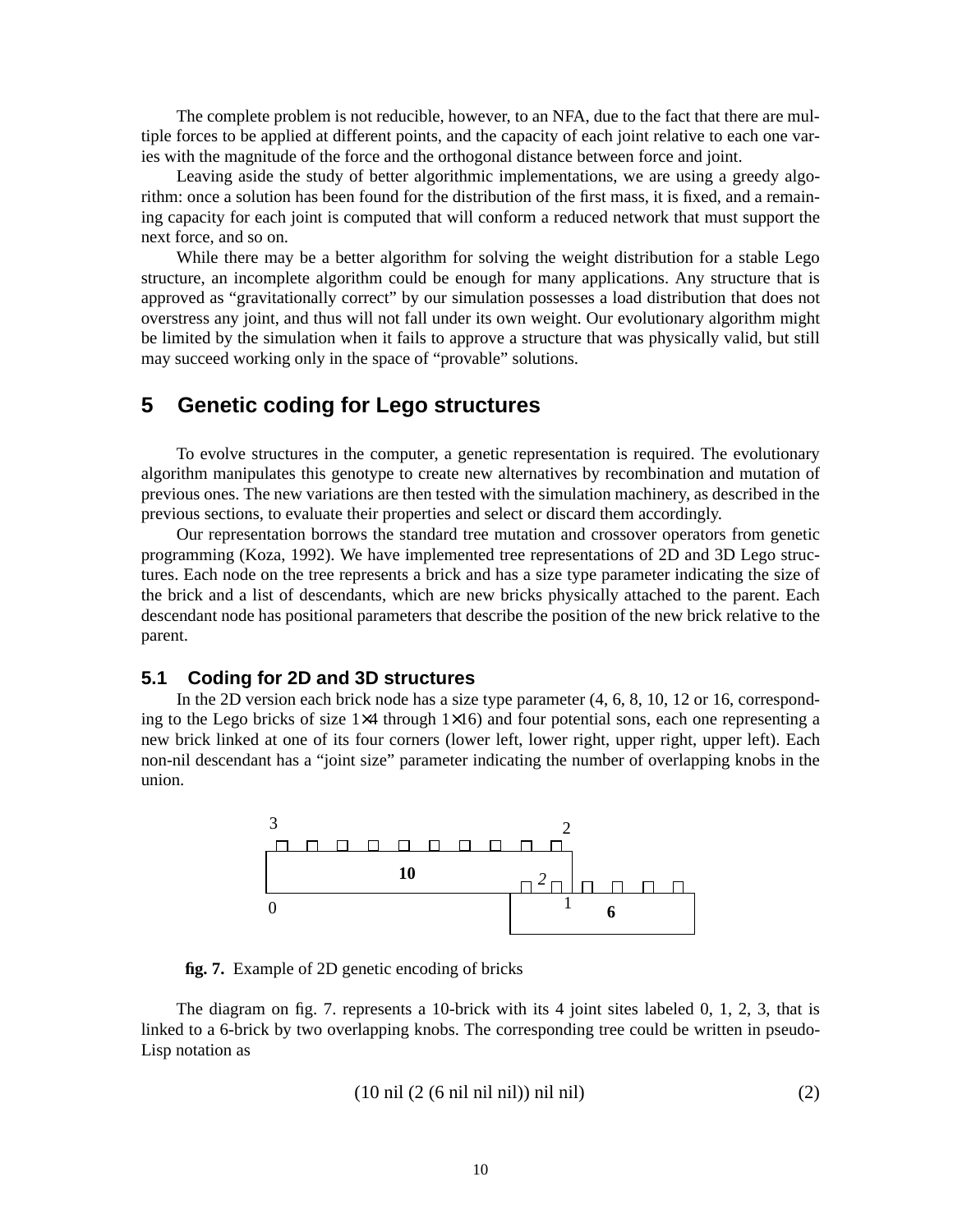In the extension to 3D we add more size types to incorporate bricks other than 1×*n* (the bricks currently available are 1×2, 1×4, 1×6, 1×8, 1×10, 1×12, 1×16, 2×2, and 2×4), and use a list of descendants, each one representing a new brick to be plugged into the parent. Each descendant brick has 3 parameters: The integer *(x, y, z)* coordinates of the new brick (relative to its parent, so for a descendant of an  $n \times m$  brick,  $0 \le x < n$ ,  $0 \le y < m$  and  $z \in \{-1,1\}$ ; a rotation parameter that specifies the orientation of the descendant relative to the parent  $(0^\circ, 90^\circ, 180^\circ)$  or  $(270^\circ)$ , and the size of the descendant. As an example, the structure in fig. 4 can be codified as

$$
(1 \times 4 ((0,0,1) 0° (1 \times 4 ((0,0,1) 0° (2 \times 4 ((3,0,1) 0° (1 \times 2))))))
$$
\n
$$
(3)
$$

### **5.2 Mutation and Crossover**

Mutation operates by either random modification of a brick's parameters (size, position, orientation) or addition of a random brick. The basic crossover operator involves two parent trees out of which random subtrees are selected. The offspring generated has the first subtree removed and replaced by the second.

After mutation or crossover operators are applied, a new, possibly invalid specification tree is formed. The result is expanded one node at a time and overlapping is checked. Whenever an overlap is found the tree is truncated at that site. With this procedure, a maximum spatially valid subtree is built from a crossover or mutation. Branches that could not be expanded are discarded.

Once a valid tree has been obtained, the physical model is constructed and the structure tested for stress stability. If approved, fitness is evaluated and the new individual is added to the population.

A problem with our representations, similar in origin to the problem of valid function parameters in genetic programming, is that it is underconstrained: Only some trees will encode valid Lego structures. Many trees describe impossible, overlapping structures. The following mutation of (3), for example, is illegal because two bricks would share the same physical space  $(z = -1)$  after the second brick means that the third one goes below it, but the first brick is already there).

$$
(1 \times 4 ((0,0,1) 0° (1 \times 4 ((0,0,-1) 0° (2 \times 4 ((3,0,1) 0° (1 \times 2))))))
$$
\n
$$
(4)
$$

### **5.3 Evolutionary Algorithm**

We use a straightforward steady-state genetic algorithm, initialized with a population of one single brick. Through mutation and crossovers a population of 1000 individuals is generated and then evolved:

- 1. While maximum fitness < Target fitness
- 2. Do Randomly select mutation or crossover.
- 3. Select 1 (2 for crossover) random individual(s) with fitness proportional probability.
- 4. Apply mutation or crossover operator
- 5. Generate physical model and test for gravitational load
- 6. If the new model will support its own weight.
- 7. Then replace a random individual with it (chosen with inverse fitness proportional probability).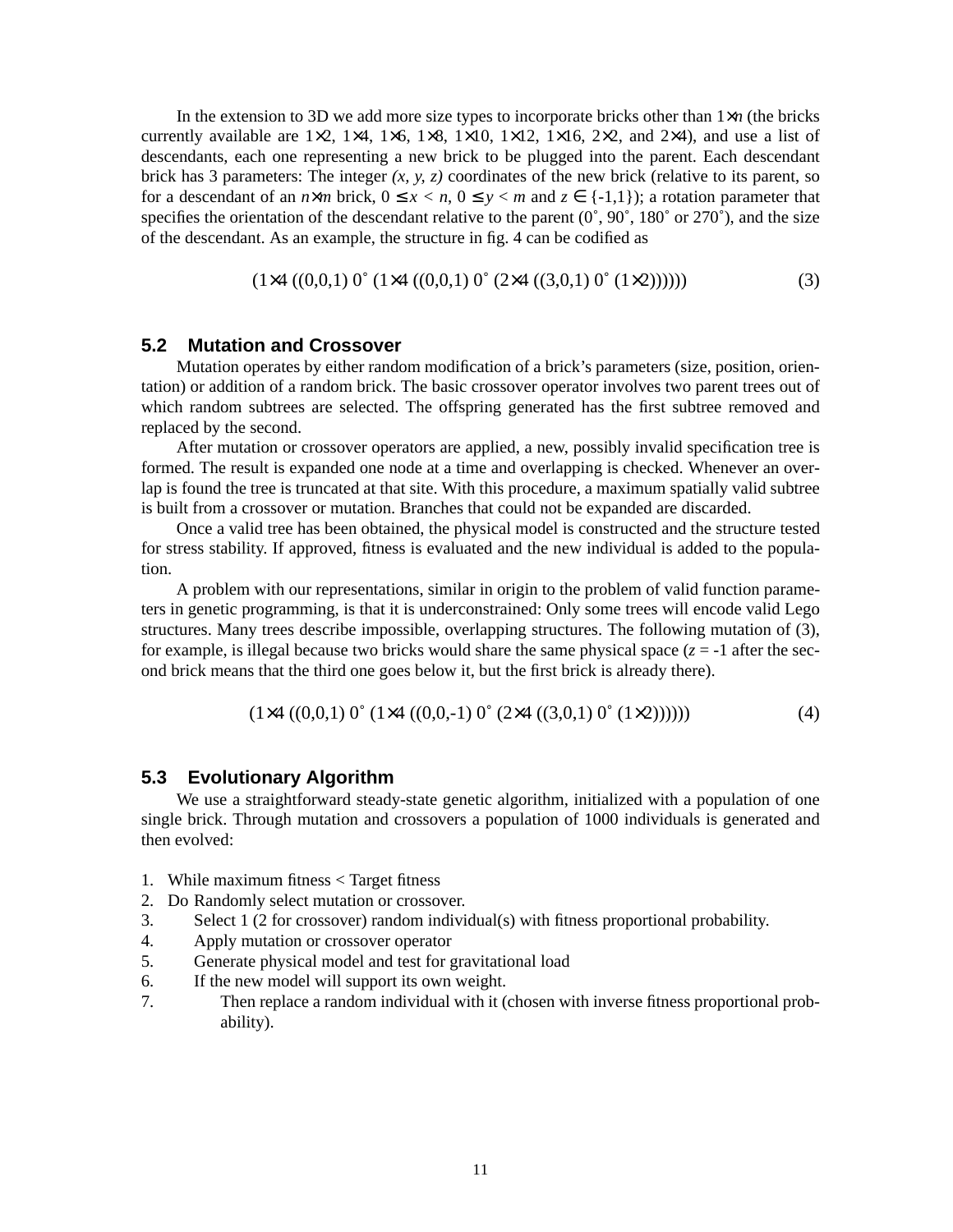# **6 Evolving two-dimensional Lego structures**

In this section we summarize the experiments done and the Lego designs obtained. Our first assay was the "Lego bridge": evolving a structure attached to a table to reach over the void to a neighboring table. With appropriate fitness functions we went on to evolve other 2D structures, including longer bridges, scaffolds and cranes. Finally, our first 3D project is a table.

### **6.1 Reaching a target point: Bridges and Scaffolds**



**fig. 8.** Basic setup: The structure starts over a Lego plate affixed to a table and has to reach a target point supporting its own weight.

In our first experiments we conceived a Lego plate affixed to a table (fig. 8) and evolved 2D structures to reach a target point, using as fitness function a normalized distance to the target point,

$$
Nd(S, T) = 1 - \frac{d(S, T)}{d(0, T)}
$$
\n(5)

(where *S* is the structure, *T* the target point and *d* the euclidean distance).

Structures not approved by the physical model where discarded. Those capable of supporting themselves — according to our simulation — where incorporated to the evolving population and selected according to this straightforward fitness measure.

With a target point located horizontally and away from the plate we generated a "Lego Bridge" (figs. 1 and 9), moving it to a remote position we obtained the "long bridge" (fig. 10), and putting it below we generated a descending structure, a "scaffold" (fig. 11).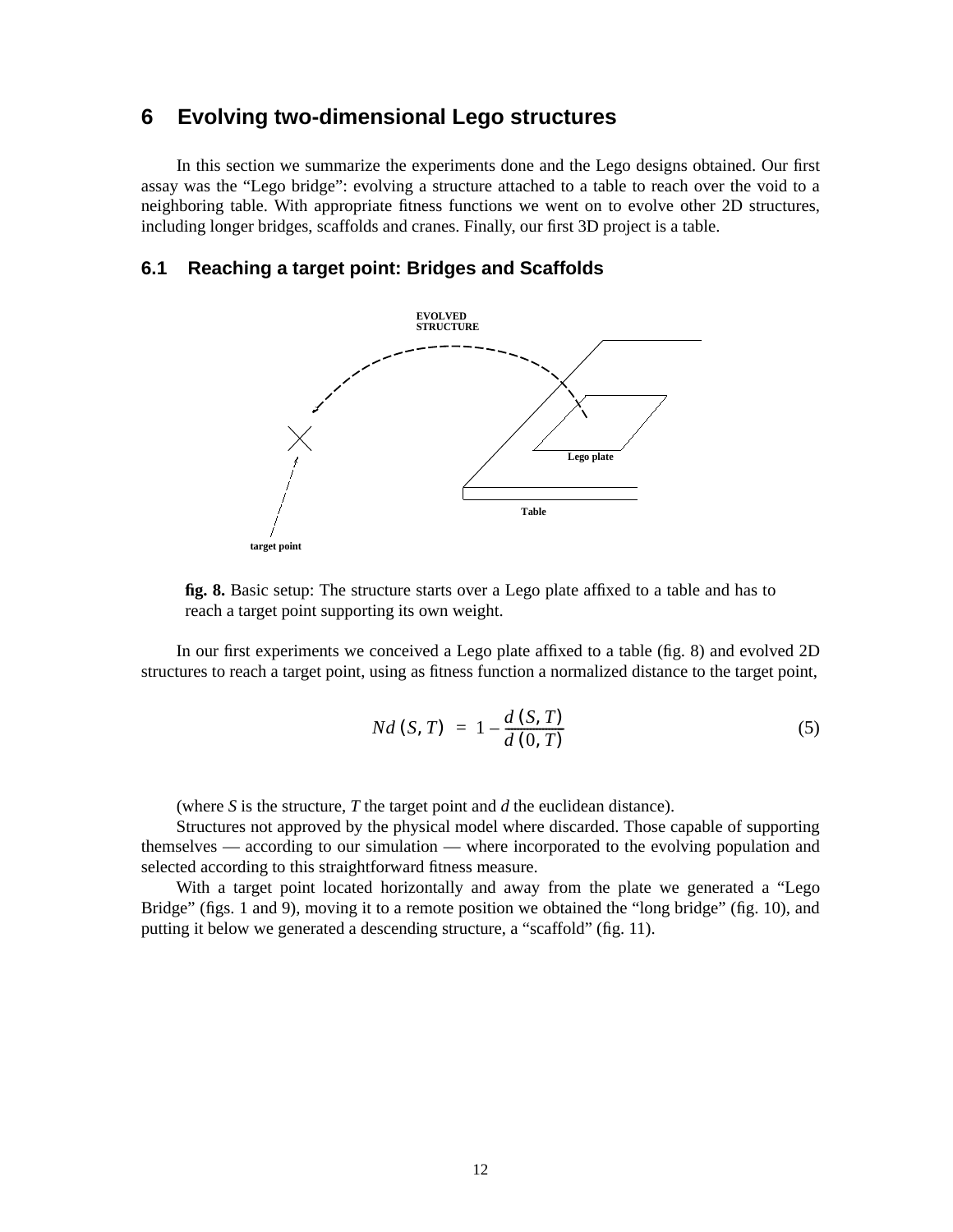

**fig. 9.** The "Lego bridge" defined by the scheme of fig. 1, built on our lab table.



**fig. 10.** Long Bridge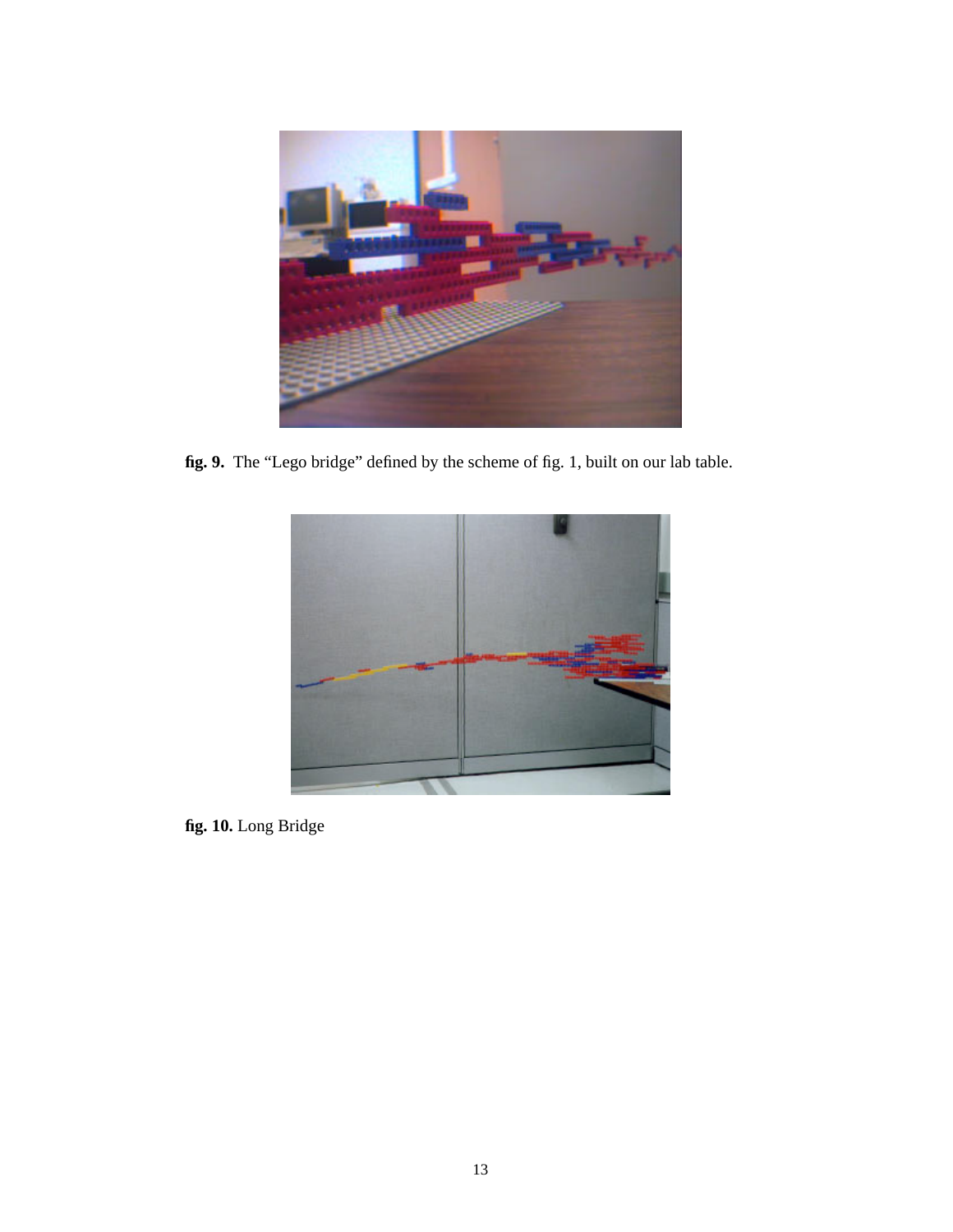

**fig. 11.** Scaffold.

### **6.2 External Loads: Horizontal crane arm**

With a two-step fitness function that gives one point for reaching the target point as in equation (5) above and, if reached, additional points for supporting an external weight hanging from the last brick, we evolved a crane arm (fig. 12).

Since our algorithm gives a yes/no answer for the stability of a structure, we add the weight in small increments and test repeatedly to create a fitness function in this case. For example, for a target load *m* we can use the following fitness function

1. For  $i=1$  to 100

- 2. Add a weight *m*/100 to the structure at *T*
- 3. If the structure does not resist, return (i-1)/100
- 4. return 1.0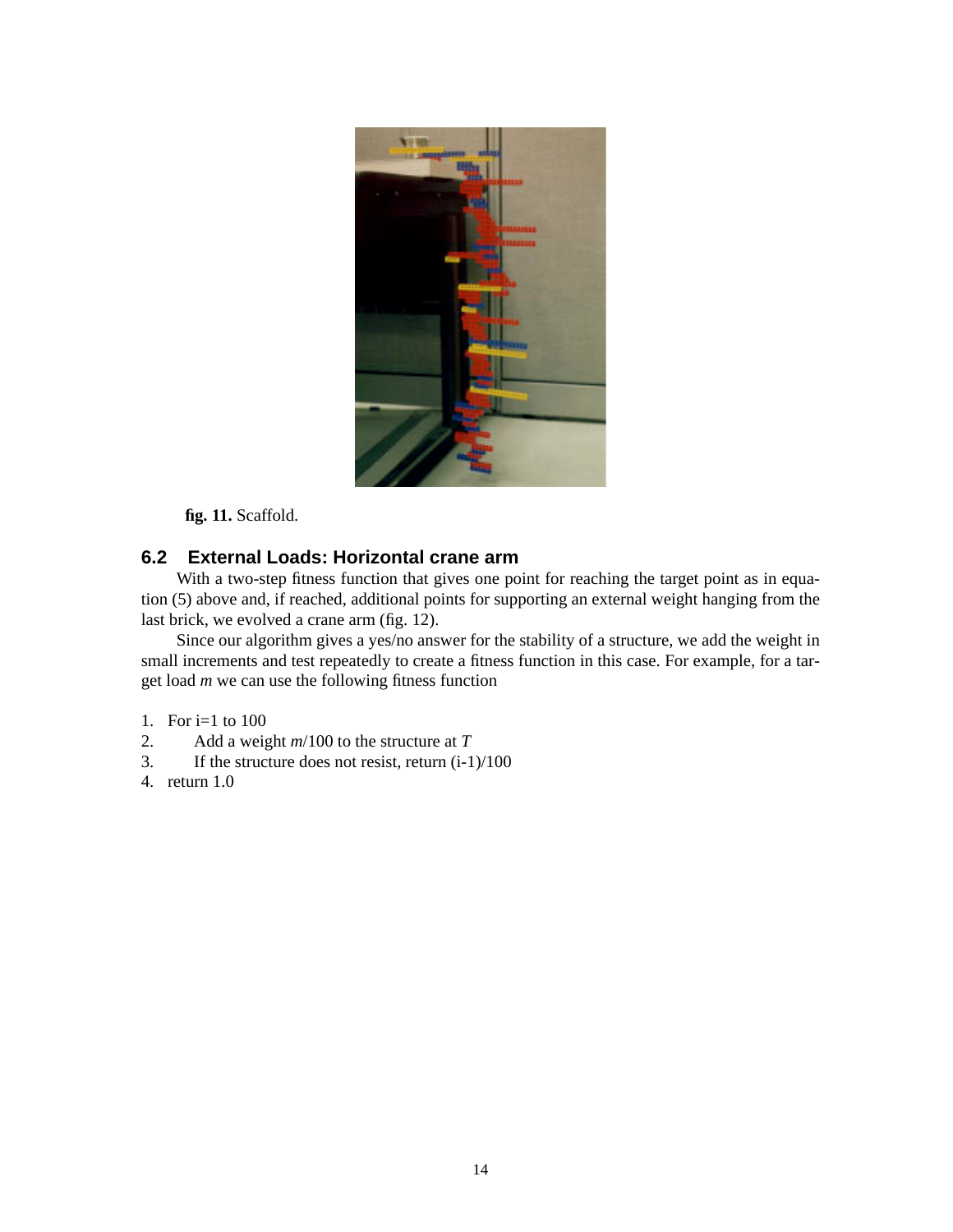

**fig. 12.** Crane with evolved horizontal crane arm.

# **6.3 Constraining the space: Diagonal crane arm**

For a different type of crane we constrained the space where bricks can be located to the diagonal subspace  $\{-x \leq y\}$ . In order to evolve a crane arm that would support a weight of 250g we wrote a fitness function whose value is the fraction of 250g supported times the length of the arm along the *x* axis. Since no bricks can be placed below the diagonal, the resulting arm goes diagonally up and away (figs. 13 and 14).



**fig. 13.** Crane with diagonal crane arm.

### **6.4 Optimization**

A comment that we often received was that our final structures are not optimized: They have useless bricks that do not serve for any apparent purpose. Of course, these irregularities are useful during the search process. Since we are not rewarding nor punishing the number of bricks used, the evolutionary search will freely generate variations with different numbers of bricks. All of them are potentially useful in the process of finding new combinations with higher fitness.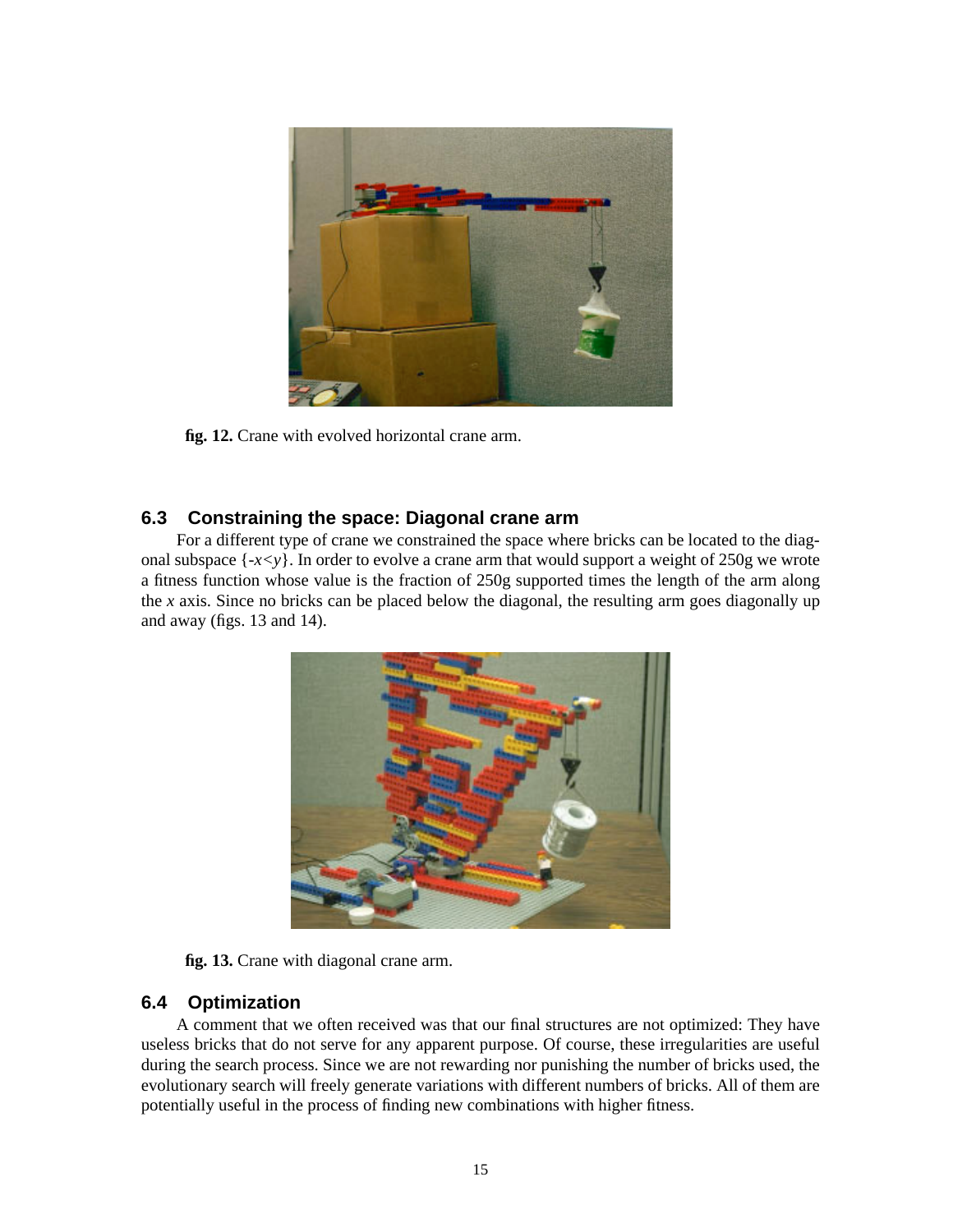In a new run of the diagonal crane arm experiment, we added a little reward for lightness, inversely proportional to the number of bricks, but three orders of magnitude smaller than the raw fitness function. Fig. 14 shows two solutions for a crane arm the same length (a fitness value of 24). The structure on the right has a bigger premium, so we will prefer it.





There is a reason why the weight of the fitness of the "simplicity" factor should be small compared with the raw fitness measure (length of the arm): we are willing to sacrifice everything else for the size of the crane, which is what we are really trying to maximize. Among cranes of the same size and resistance, however, we prefer those with a smaller number of bricks. The evolutionary process must not be biased against heavier versions of the crane. In the example shown in fig. 14, fitness values of 24.0029 and 24.0040 have nearly identical chances of being selected in a fitness proportional selection scheme. But among otherwise identical cranes, the premium for optimality allows us to keep the one that is cleanest.

# **7 Evolving three-dimensional Lego structures**

#### **7.1 First project: a Lego table**

We have run our first experiments in evolution of 3D Lego designs. Our initial project is a "table". We start with a fixed plate as in fig. 8, and want to obtain a table 10 bricks tall, with a support surface of 9×9 and capable of supporting a weight of 50 grams anywhere. There are four objectives to fulfill:

- 1. The height of the structure must be as required.
- 2. The surface most cover the target area.
- 3. The desired weight has to be supported all over the surface.
- 4. All other conditions met, a minimal number of bricks should be used.

To cover all the objectives we wrote a step fitness function that gives between 1 and 2 points for the first objective partially fulfilled, between 2 and 3 for the first objective completed and partial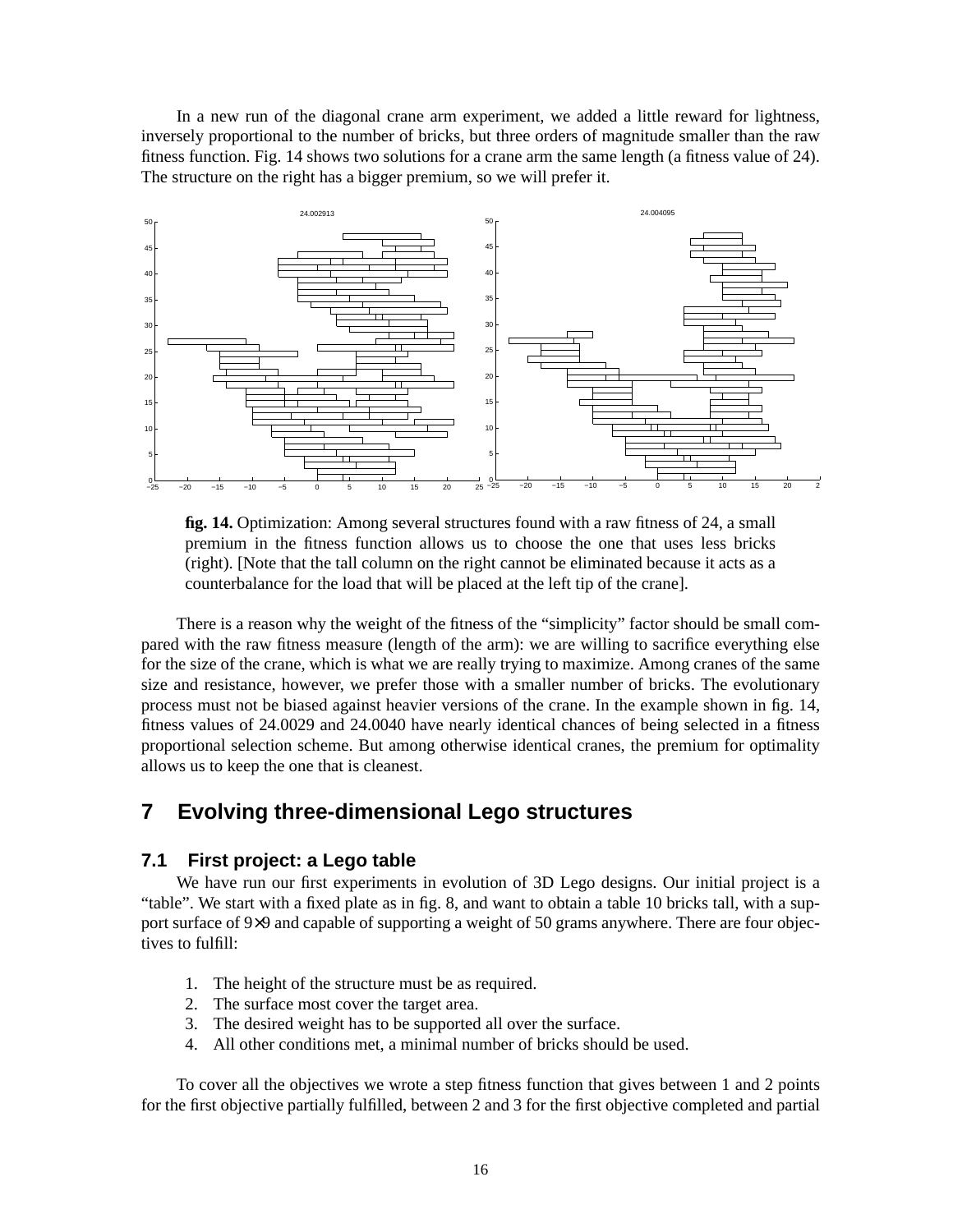satisfaction of the second, and so on. With this setup, the algorithm builds upwards first, then broadens to cover the surface, later secures that all points of the surface support a load of 50g and finally tries to reduce the number of bricks to a minimum.

One of the solutions we obtained is shown in figs. 5 and 6, and a picture of the Lego table built in fig. 15.



**fig. 15.** Lego table as specified by the diagram of fig. 5, holding a 50g weight.

#### **7.2 Problems defining the fitness function**

A first attempt to evolve a table failed to satisfy objective 2 (covering the entire surface). The reasons for this failure require further investigation. One problem with our representation is that the distance between genotype and phenotype is big, making most mutations too radical. Also, not providing 1×1 bricks complicates matters (but we did so because our current set of Lego does not include them). Finally, there is little selective pressure as fitness values between 1.9 and 2.0 are nearly identically selected. The raw value in the range [1, 5] was expanded by an exponential function to add selective pressure (so for example the fitness value of 123.74 in fig. 5 corresponds to a raw fitness of 4.8), but this did not solve the problem of full coverage. For the successful run pictured above the coverage objective was redefined as "covering at least 96% of the target area".

The use of stepped fitness functions might not be ideal; Pareto optimality aware GA techniques (Goldberg, 1989, ch. 5) should improve performance in multiobjective problems such as this one.

# **8 Problems and future research directions**

The algorithm being used to solve our models does not find all possible solutions. More sophisticated algorithmic tools may provide ways to fully solve the system of equations. The use of appropriate heuristics may in any case help a good deal. This is a critical factor as we may be wasting many plausible structures just because we are not capable of proving their stability.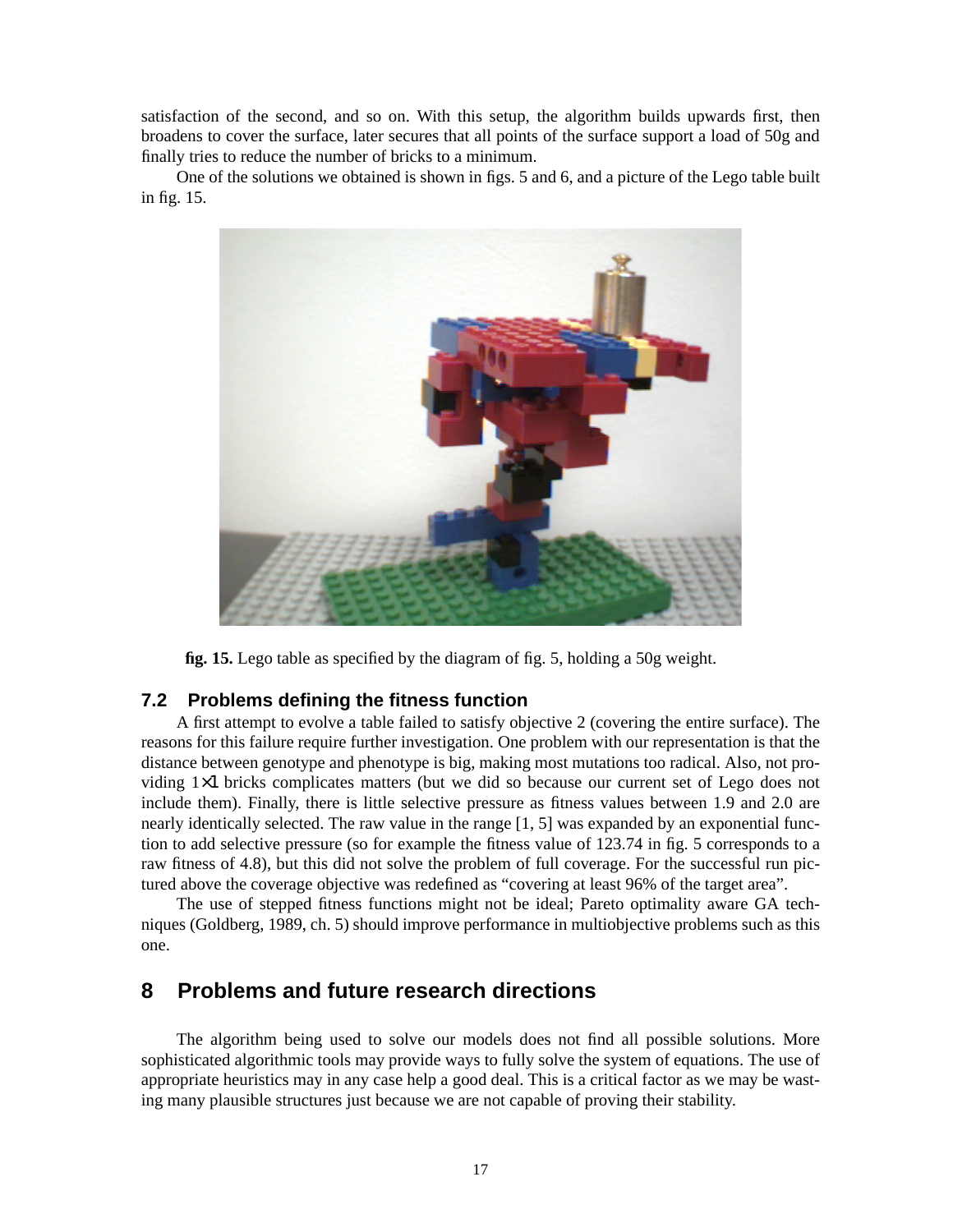The tree representation for Lego structures is a limiting factor. An improved description should bring genotype and phenotype closer, providing a better ground for evolution of objects of higher complexity.

The crossover operator provides a primitive way to reuse successful parts, modules, that may spread over the population. A better representation combined with modular recombination tools (Angeline and Pollack, 1994) could allow composite block structures — such as the bricklayers pattern which holds increased stress — to be discovered and replicated as new basic components.

We believe that we can reach some understanding of the dynamic stresses which would be involved in basic Lego mechanisms driven by Lego motors. This would open the field for evolving active pieces of machinery, including vehicles.

The use of more advanced evolutionary techniques including multiobjective optimization, speciation, automatic functional decomposition or landscape models (Goldberg, 1989; Darwen, 1996), may improve over the performance of our minimal steady-state GA.

# **9 Conclusions**

We have shown that under some constraints, a simulator for objects can be used in an evolutionary computation, and then the objects can be built. Our belief is that in machine learning/evolving systems, the more interesting results, such as Sims' creatures or expert backgammon players (Tesauro, 1995; Pollack *et al.,* 1996), are due more to features of the learning environment than to any sophistication in the learning algorithm itself. By keeping inductive biases and *ad hoc* ingredients to a minimum, we have also demonstrated that interesting real-world behavior can come from a simple virtual model of physics and a basic adaptive algorithm.

The use of modular building elements with predictable — within an error margin — properties allows evolutionary algorithms to manipulate physical entities in simulation in ways similar to what we have seen, for example, in the case of robot control software. The bits in our artificial chromosomes are not limited to codifying just bits; they are capable of representing the building blocks of an entire physical structure.

We believe to have only scratched the surface of what is achievable. Combined with suitable simulators, the recombination of modular components guided by an artificial selection algorithm is a powerful framework capable of designing complex architectures ready to be built and used.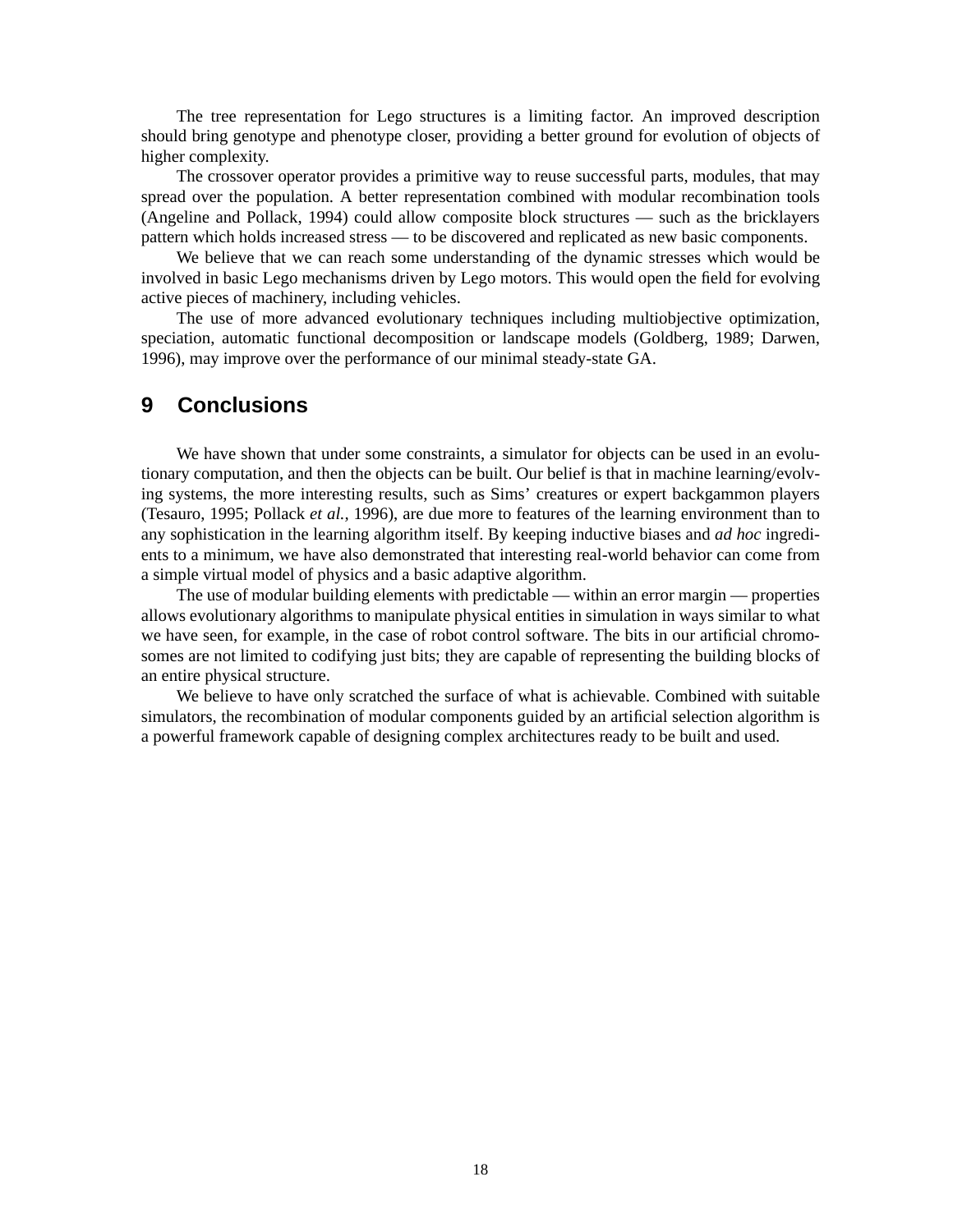# **References**

- Angeline, P. J. and Pollack, J. B. (1994). Coevolving High-Level Representations. In C. Langton, (ed.) *Proceedings of the Third Artificial Life Meeting*.
- Chapman, C. D., Saitou, K. and Jakiela, M. J. (1993) Genetic Algorithms as an Approach to Configuration and Topology Design, in *Proceedings of the 1993 Design Automation Conference*, DE-Vol. 65-1. Published by the A.S.M.E., Albuquerque, New Mexico, p. 485-498.
- Cliff, D., Harvey, I., Husbands, P. (1996). Artificial Evolution of Visual Control Systems for Robots. *From Living Eyes to Seeing Machines.* M. Srinivisan and S. Venkatesh (eds.), Oxford University Press.
- Cormen, T. H., Leiserson, C. E. and Rivest, R. L. (1989)*. Introduction to Algorithms*. MIT press McGraw Hill.
- Darwen, P. J. (1996) *Co-evolutionary Learning by Automatic Modularisation with Speciation*. University of New South Wales, 1996.
- Floreano, D. and Mondada, F. (1994). Automatic Creation of an Autonomous Agent: Genetic Evolution of a Neural Network Driven Robot. In D. Cliff, P. Husbands, J.-A. Meyer, and S. Wilson (Eds.), *From Animals to Animats III*, Cambridge, MA. MIT Press.
- Forbus, K. (1984). Qualitative process theory. In *Artificial Intelligence* 24, 85-168.
- Funes, P. and Pollack, J. (1997). Computer Evolution of Buildable Objects. *Fourth European Conference on Artificial Life.* P. Husbands and I. Harvey, eds., MIT Press. pp 358-367.
- Gardin, F. and Meltzer, B. (1989). Analogical Representations of Naive Physics. *Artificial Life* 38, pp 139-159.
- Goldberg, David E. (1989). *Genetic Algorithms in Search, Optimization, and Machine Learning.* Addison-Wesley.
- Iusem, A. and Zenios, S. (1995). Interval Underrelaxed Bregman's method with an application. In *Optimization*, vol. 35, iss. 3, p. 227.
- Jakobi, N., Husbands, P. and Harvey, I. (1995). Noise and the Reality Gap: The use of Simulation in Evolutionary Robotics, in *Advances in Artificial Life: Proceedings of the 3rd European Conference on Artificial Life,* Moran, F., Moreno, A., Merelo, J., Chacon, P. (eds.) Springer-Verlag, Lecture Notes in Artificial Intelligence 929. pp. 704-720.
- Koza, John R. (1992). *Genetic Programming: On the Programming of Computers by Means of Natural Selection*. Cambridge, MA: The MIT Press.
- Lee, W., Hallam, J. and Lund, H. (1996). A Hybrid GP/GA Approach for Co-evolving Controllers and Robot Bodies to Achieve Fitness-Specified Tasks. In *Proceedings of IEEE 3rd International Conference on Evolutionary Computation*. IEEE Press.